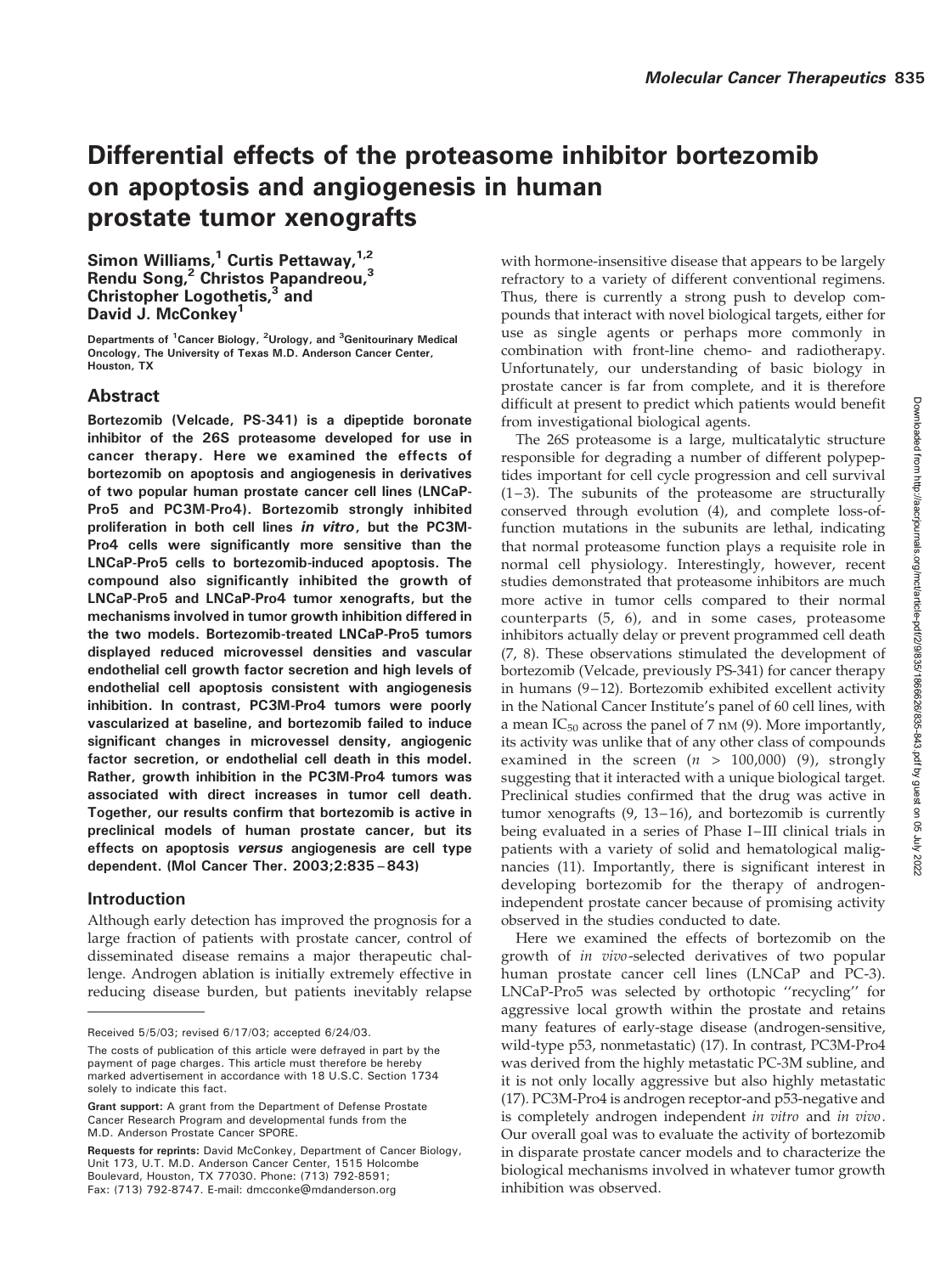#### Materials and Methods

#### Cell Culture and Reagents

The LNCaP-Pro5 and PC3M-Pro4 human prostatic adenocarcinoma cell lines were developed as described previously(17). They were maintained in RPMI supplemented with 10% FCS, antibiotics, vitamins, and pyruvate under an atmosphere of  $5\%$  CO<sub>2</sub>.

#### MTT Assays

Cells were cultured in 96-well plates at a concentration of 10,000 cells/well and left to recover (LNCaP-Pro5: 48 h, PC3M-Pro4: 24 h). Cells were exposed to bortezomib for 48 h, drug was removed, and cells were cultured in drugfree medium overnight. Cells were then incubated with MTT (3-[4,5-dimethylthiazol-2-yl]-2,5-diphenyltetrazolium bromide in PBS at 5 mg/ml, Sigma Chemical Co., St. Louis, MO) (10  $\mu$ l/well) for 2 h (37°C). The medium was replaced with DMSO (40  $\mu$ l/well) and MTT precipitates were dissolved for 1 h before quantification of optical densities (570 nm).

#### Propidium Iodide and Fluorescence-Activated Cell Sorting Analysis

Cells were incubated with bortezomib for 48 h and harvested by trypsinization. The trypsinized cells, media, and PBS wash were mixed and centrifuged. Supernatants were removed and the cells were resuspended in 400 µl of a cold (4 $\degree$ C) propidium iodide solution (50 µg/ml propidium iodide, 0.1% Triton X-100, and 0.1% sodium citrate, in PBS). Cells were incubated in the solution for at least 2 h at  $4^{\circ}$ C before analysis by flow cytometry. Cells with a subdiploid DNA content were scored as apoptotic (% sub- $G_0/G_1$ ) as described previously (18).

#### Caspase 3 Activation

Cells were split to 10-cm plates and left to recover for 48 h before treatment. After treatment, cells were harvested by trypsinization, and the trypsinized cells, the media, and the PBS washes were added together and collected by centrifugation. The cells were washed in cold PBS, resuspended in 500  $\mu$ l of a 2% solution of paraformaldehyde in PBS, and left on ice for 20 min. The cells were then pelleted and resuspended in a 0.2% solution of Triton X-100 in PBS and left on ice for 5 min. One milliliter of cold fluorescence-activated cell sorting (FACS) buffer was then added (1% sodium azide, 2% fetal bovine serum in PBS). The cells were then pelleted and washed again in FACS buffer. The cells were then resuspended in  $50 \mu l$  of FACS buffer containing 20 µl phycoerythrin (PE)-conjugated antiactive caspase 3 antibody (BD Biosciences, Palo Alto, CA), and samples were incubated for 30 min on ice. Samples were washed twice in FACS buffer, resuspended in 500 µl FACS buffer, and analyzed by flow cytometry. The proportion of cells staining for PE above the levels of a nonspecific PE-conjugated control antibody (PE-conjugated anti-mouse Ig,  $\kappa$  light chain, PharMingen, Palo Alto, CA) was quantified.

#### Analysis of Phosphatidylserine Exposure by Annexin V **Staining**

Annexin V staining was conducted with the use of a kit

(Annexin V-PE apoptosis detection kit I, BD Biosciences). Cells were split to 10-cm plates and left to recover for 24 (PC3M-Pro4) or 48 (LNCaP-Pro5) h before exposure to bortezomib. After treatment, cells were harvested by trypsinization, and the trypsinized cells, the media, and the PBS wash were added together and collected. The cells were washed twice in cold PBS and resuspended in  $100 \mu$ l of binding buffer (supplied by the vendor) containing  $5 \mu$ l PEconjugated annexin V. Cells were incubated for 15 min on ice, and 400 µl of binding buffer was added to each sample before analysis by flow cytometry.

## Secretion of Angiogenic Factors in Vitro

Cells were incubated in a conventional incubator or in a hypoxia chamber (1%  $O_2$ ) for the times indicated in the absence or presence of bortezomib. Conditioned media were collected and frozen at  $-20^{\circ}$ C. Factor production in the supernatants was quantified by ELISA using commercial kits specific for vascular endothelial cell growth factor (VEGF), basic fibroblast growth factor (bFGF), or interleukin-8 (IL-8) (R&D Systems, Minneapolis, MN) following product protocols. The colorimetric readings at 450 nm were normalized to the cell counts.

#### Tumor Xenografts

PC3M-Pro4 and LNCaP-Pro5 cells were mixed with Matrigel (Becton Dickinson Labware, Bedford, MA) (1  $\times$   $10^6$ cells in 200  $\mu$ l) and injected into each flank of 6-week-old male nude mice (BALB/c background, purchased from the Animal Production Area of the National Cancer Institute-Frederick Cancer Research and Development Center, Frederick, MD). Tumors were established for 2 weeks before the start of treatment. Mice were subjected to a course of six tail vein injections of 1 mg/kg bortezomib in  $20 \mu l$  of saline or  $20 \mu l$  saline alone (controls) every  $72 \ h$ . Tumor measurements (the longest and shortest tumor diameters) were performed at the time of each injection. Tumor volumes were calculated according to the following formula: volume =  $(l)(w^2/2)$ , where  $l$  = length and  $w =$ width. Mice were euthanized by cervical dislocation 24 h after the last injection. The tumors were harvested and either fixed in formaldehyde and embedded in paraffin or immersed in OCT compound (Optimal Cutting Temperature, Sakura Finetechnical Co., Torrance, CA) and frozen in liquid nitrogen.

#### Immunofluorescence Analyses

Tumor sections on charged slides were deparafinized and subjected to staining for cellular morphology with H&E, and for proliferating cell nuclear antigen (PCNA) (primary antibody, mouse monoclonal, DAKO, Carpinteria, CA; secondary antibody, Alexa 488-conjugated rabbit polyclonal, Molecular Probes, Eugene, OR), VEGF (primary antibody, rabbit polyclonal, Santa Cruz Biotechnology, Santa Cruz, CA; secondary antibody, FITCconjugated goat polyclonal, The Jackson Laboratory, Bar Harbor, ME), bFGF (primary antibody, rabbit polyclonal, Sigma; secondary antibody: FITC-conjugated goat polyclonal, The Jackson Laboratory), and IL-8 (primary antibody, rabbit polyclonal, Biosource International, Camarillo, CA; secondary antibody, FITC-conjugated goat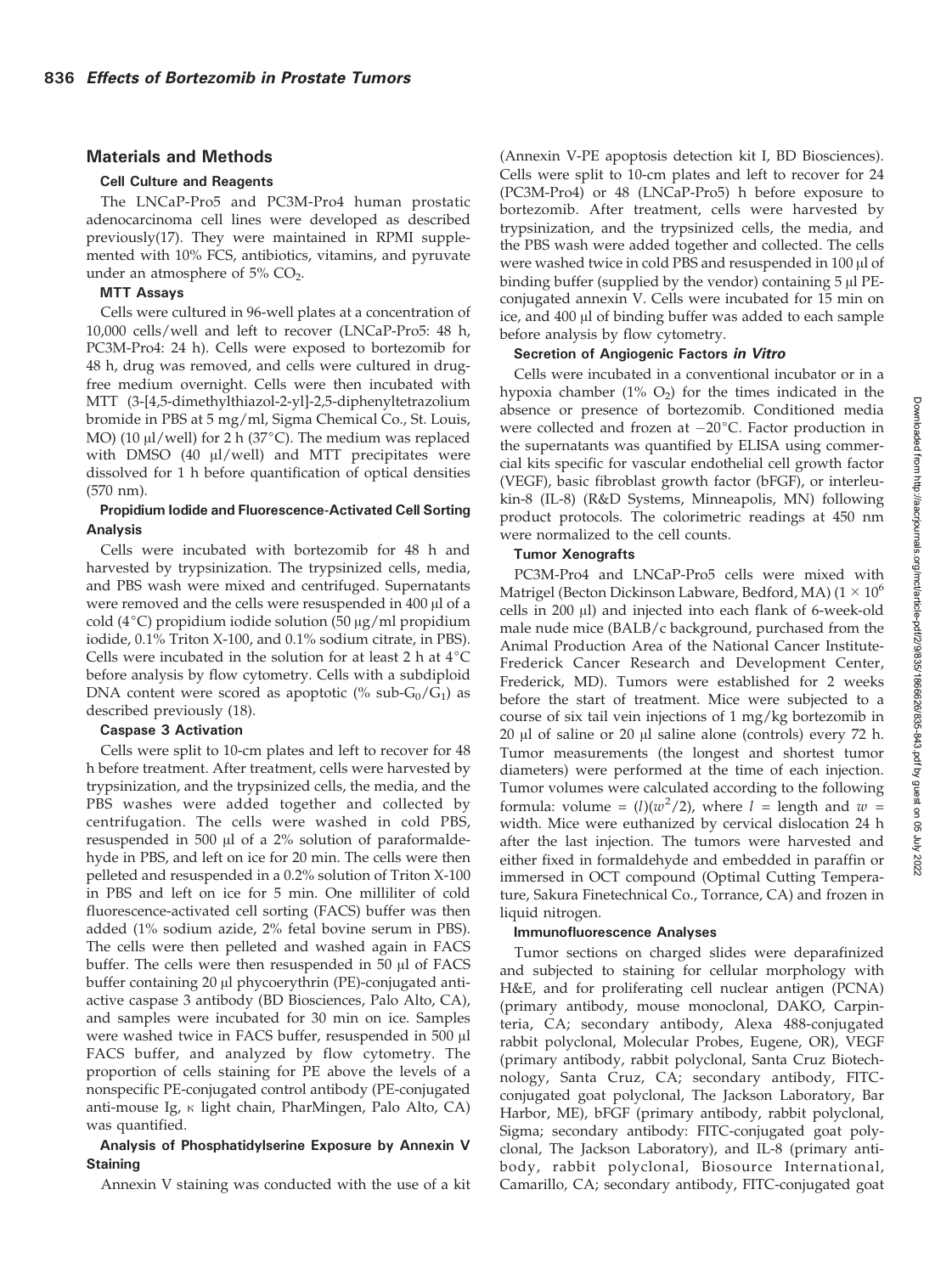polyclonal, The Jackson Laboratory). Tissues were washed twice in PBS and circled with a pap pen before the slides were transferred to humidity chambers. Slides were incubated in protein blocking solution (5% normal horse serum, 1% goat serum in PBS) for 20 min before the addition of the primary antibody (diluted in blocking solution), which was left on the tissues overnight at  $4^{\circ}$ C. Tissues were then washed  $3\times$  in PBS and blocked for 10 min before incubation with secondary antibodies in blocking solution for 1 h. This and subsequent steps were conducted in the dark. Sections were washed twice in PBS before they were counterstained with  $1 \mu g/ml$  propidium iodide in PBS for 10 min. Sections were washed  $3\times$ , and Prolong antifade mounting agent (Molecular Probes) and a cover slide were added to each. Images were captured with an Axioplan 2 microscope, a Hamamatsu color chilled 3CCD camera, and Optimus software (Bioscan, Edmonds, WA).

#### Detection of Tumor Microvessels

Frozen tissue sections were fixed in acetone, washed in PBS, and blocked for endogenous peroxidase activity with a 3% hydrogen peroxide solution in methanol for 12 min. Sections were then washed in PBS and incubated in protein blocking solution for 20 min. Slides were incubated overnight at  $4^{\circ}C$  with anti-CD31 primary antibody (rat polyclonal, Pharmacia, Piscataway, NJ) in protein blocking solution. The primary antibody was removed, sections were washed in PBS and blocked for 10 min, and tissues were incubated for 1 h at room temperature with the secondary antibody (goat polyclonal horseradish peroxidase-conjugated, The Jackson Laboratory). Sections were washed in PBS, and positive staining was visualized by incubating the slides with stable 3,3'-diaminobenzidine for 10–20 min. The sections were rinsed with distilled water, counterstained with Gill's hematoxylin (colorimetric development), and mounted with Universal Mount (Research Genetics, Huntsville, AL). Control samples exposed to secondary antibody alone showed no specific staining.

#### In Vivo Measurement of Apoptosis

Frozen tissue sections were fixed in acetone, washed in PBS, and blocked for 20 min before they were incubated with anti-CD31 primary antibody (rat polyclonal, Pharmacia) in blocking solution overnight at  $4^{\circ}$ C. Tissues were washed in PBS, blocked for 10 min, and incubated with the secondary antibody (Cy5-conjugated goat polyclonal, The Jackson Laboratory) for 1 h. This and subsequent steps were conducted in the dark. Sections were then washed with PBS and treated with a 4% formaldehyde solution in PBS for 10 min. Slides were washed, incubated with 0.2% Triton X-100 for 15 min, and washed again. DNA fragmentation was visualized by staining tissue sections with a commercial kit (Dead-End fluorometric TUNEL system, Promega, Madison, WI). Tissues were incubated in equilibration buffer for 10 min before the addition of the reaction cocktail containing terminal dNTP transferase and FITC-conjugated nucleotides. Slides were incubated for 1 h at  $37^{\circ}$ C, and reactions were terminated by incubation in  $2 \times$  SSC for 15

min. Tissues were washed in PBS and counterstained with a  $1 \mu g/ml$  solution of propidium iodide in PBS for 10 min. After a final round of washes, slides were mounted with Prolong (Molecular Probes) and cover slides. Images were captured with an Axioplan 2 microscope, a Hamamatsu color chilled 3CCD camera, and Optimus software (Bioscan). TUNEL-positive cells were quantified by laser scanning cytometry (LSC; Compucyte, Cambridge, MA) (15, 19).

# Results

## Concentration-Dependent Effects of Bortezomib on Cell Proliferation and Apoptosis in Vitro

In a previous study with the National Cancer Institute's panel of 60 human cell lines, bortezomib displayed a mean  $IC_{50}$  of 7 nM as determined by SRB analysis (9). Similarly, bortezomib caused comparable, concentrationdependent growth suppression in LNCaP-Pro5 and PC3M-Pro4 cells (IC<sub>90</sub> = 10 nm) (Fig. 1A). These effects were associated with DNA fragmentation typical of apoptosis as measured by propidium iodide staining and FACS analysis (Fig. 1B). However, PC3M-Pro4 cells displayed significant DNA fragmentation (60%) at bortezomib concentrations as low as 10 nM, whereas higher concentrations of drug were required to stimulate significant DNA fragmentation in LNCaP-Pro5 cells (Fig. 1B). A maximally effective concentration of bortezomib  $(1 \mu)$  stimulated DNA fragmentation in both cell lines, although the levels observed in PC3M-Pro4 cells were significantly higher than the levels observed in LNCaP-Pro5 cells (Fig. 1B). The involvement of apoptosis in bortezomib-induced cell killing was confirmed in both cell lines via analysis of phosphatidylserine exposure (Fig. 1C) and activation of caspase-3 (Fig. 1D). Again, the absolute levels of apoptosis in PC3M-Pro4 cells were somewhat higher than the levels observed in LNCaP-Pro5 cells. The results of these studies confirmed that bortezomib stimulated substantial levels of apoptosis in both cell lines in vitro, although the PC3M-Pro4 cells displayed higher sensitivity in all three assays, especially at clinically relevant concentrations of drug (10 nM).

### Effects of Bortezomib on Tumor Growth in Vivo

Previous studies demonstrated that maximally tolerated doses of bortezomib (1 mg/kg) produced significant growth inhibition in several different human tumor xenograft models in vivo (9, 14, 15). We therefore compared the activity of this dose of bortezomib in s.c. LNCaP-Pro5 and PC3M-Pro4 tumors (1 mg/kg every 72 h for a total of six i.v. injections). This schedule was chosen to allow recovery of 20S proteasome activity to normal levels before each dose of drug (9). Bortezomib inhibited the growth rates of both types of tumor (Fig. 2A). The effects of the drug were more pronounced in the LNCaP-Pro5 tumors (80% growth inhibition) as compared with the PC3M-Pro4 tumors (50% growth inhibition) (P 7< 0.05). Gross morphological analyses of the tumors by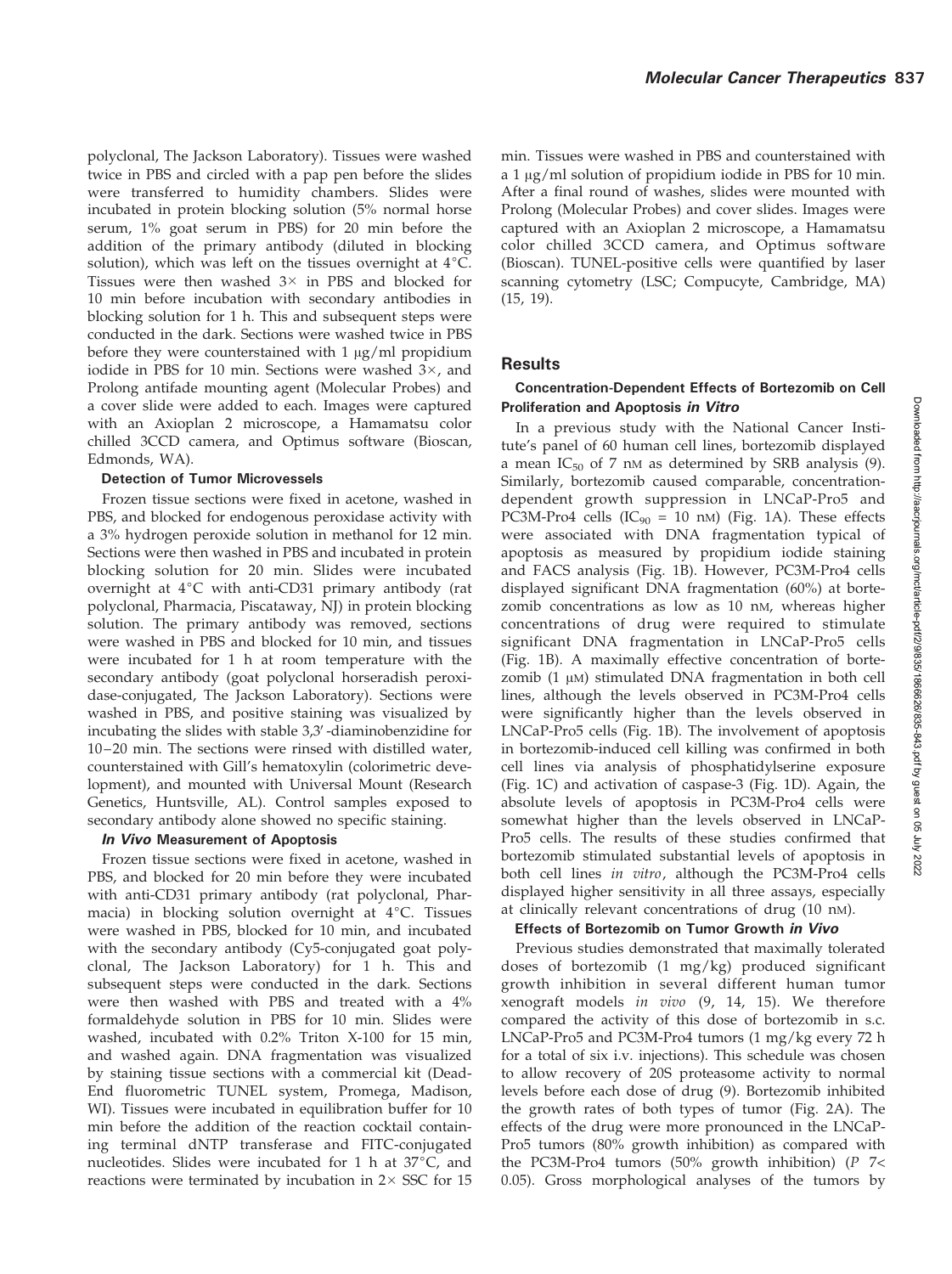

Figure 1. Bortezomib-induced apoptosis in human prostatic carcinoma cells. LNCaP-Pro5 and PC3M-Pro4 cells were treated for 48 h with bortezomib, and various assays were used to measure proliferation and apoptosis. A, effects of bortezomib on proliferation. Cells were incubated with various concentrations of drug as described in ''Materials and Methods.'' Mean values from eight replicate samples. Results of one experiment representative of three independent replicates. B, effects of bortezomib on DNA fragmentation. Cells were incubated in the presence of the indicated concentrations of bortezomib, and DNA fragmentation was measured by propidium iodide staining and FACS analysis as described in ''Materials and Methods.'' Mean  $\pm$  SD,  $n = 3$ .  $^{*}$ ,  $P < 0.05$ . C and D, effects of bortezomib phosphatidylserine (PS) exposure and caspase activation. Cells were treated with 1  $\mu$ M bortezomib for 48 h, and phosphatidylserine exposure and active caspase-3 levels were measured by flow cytometry as described in ''Materials and Methods.'' C, LNCaP-Pro5 cells. D, PC3M-Pro4 cells. Mean  $\pm$  SD,  $n = 3.$  \*,  $P < 0.05$ , bortezomib versus controls; PC3M-Pro4 versus LNCaP-Pro5.

H&E staining revealed substantial necrosis, particularly in the PC3M-Pro4-derived tumors (Fig. 2B). Consistent with the results of the MTT studies, the bortezomibtreated tumors displayed much lower levels of PCNA compared to the controls (Fig. 2C). Quantitative analyses of tumor cell death by TUNEL staining and LSC analysis demonstrated that bortezomib stimulated significant increases in apoptosis in PC3M-Pro4 and LNCaP-Pro5 tumors (Fig. 3, A and B).

#### Effects of Bortezomib on Angiogenic Factor Production

Recent studies demonstrated that bortezomib-induced tumor growth inhibition was associated with inhibition of angiogenesis in other tumor model systems (14, 15). To investigate possible effects of bortezomib on angiogenesis in our models, we incubated LNCaP-Pro5 or PC3M-Pro4 cells with  $1 \mu$ M bortezomib and quantified the levels of VEGF, IL-8, and bFGF in conditioned medium by ELISA. At baseline, the LNCaP-Pro5 cells secreted high levels of VEGF but not IL-8 or bFGF, whereas the PC3M-Pro4 cells secreted relatively modest levels of all three cytokines (Fig. 4A). Exposure to hypoxia produced time-dependent increases in VEGF secretion (but not IL-8 or bFGF secretion, data not shown) in the LNCaP-Pro5 cells (Fig. 4B) but it had no effect on VEGF secretion by the PC3M-Pro4 cells (data not shown). Consistent with these results, LNCaP-Pro5 tumors expressed high levels of VEGF (Fig. 4C) (but not IL-8 or bFGF) (Fig. 4, D and E), whereas levels of all three growth factors were very low in PC3M-Pro4 tumors (Fig. 4, C–E). Bortezomib strongly inhibited hypoxia-induced VEGF secretion in the LNCaP-Pro5 cells (Fig. 4B) but did not further reduce the low-level baseline secretion of IL-8 or bFGF in the LNCaP-Pro5 cells (Fig. 4A). VEGF expression was strongly suppressed in bortezomib-treated LNCaP-Pro5 tumors (Fig. 4C), but the drug had little effect on the low-level expression of IL-8 or bFGF in LNCaP-Pro5 tumors or VEGF, IL-8, or bFGF expression in the PC3M-

Pro4 tumors (Fig. 4, C–E). Together, these data suggest that the LNCaP-Pro5 cells are more angiogenic than the PC3M-Pro4 cells and that angiogenesis in the LNCaP-Pro5 tumors is driven by VEGF.

#### Effects of Bortezomib on Endothelial Cell Apoptosis

We have shown that tumor growth inhibition induced by antiangiogenic agents is associated with induction of apoptosis in tumor-associated endothelial cells (20–23). To obtain more direct information about the effects of bortezomib on angiogenesis, we stained frozen tissue sections with an antibody to CD31 and measured tumor microvessel densities (MVDs) by manual counting. In untreated conditions, the architecture of microvessels in the LNCaP-Pro5 tumors was very different from that observed in the PC3M-Pro4 xenografts. Vessels in the LNCaP-Pro5 tumors tended to be larger and contain more lumen than the vessels in the PCM-Pro4 tumors (Fig. 5A). Quantitative analyses demonstrated that the LNCaP-Pro5 tumors exhibited higher baseline MVDs than the PC3M-Pro4 tumors (Fig. 5B) ( $P < 0.05$ ). Bortezomib reduced the MVDs in the LNCaP-Pro5 tumors by approximately 40%, whereas it had no effect on the already low MVDs observed in the PC3M-Pro4 tumors (Fig. 5B). We also used two-color fluorescent anti-CD31/TUNEL immunofluorescence in tumor sections counterstained with propidium iodide to quantify the percentages of total tumor-associated cells that were endothelial in origin using the LSC (mean endothelial cell density, MED). The results confirmed that bortezomib produced a significant decrease in tumor-associated endothelial cells in the LNCaP-Pro5 tumors but not in the PC3M-Pro4 xenografts (Fig. 5C). Finally, we characterized the effects of bortezomib on levels of apoptosis in tumorassociated endothelial cells in the anti-CD31/TUNELstained sections (Fig. 5D). Quantitative LSC analyses demonstrated that bortezomib produced significant increases in endothelial cell apoptosis in the LNCaP-Pro5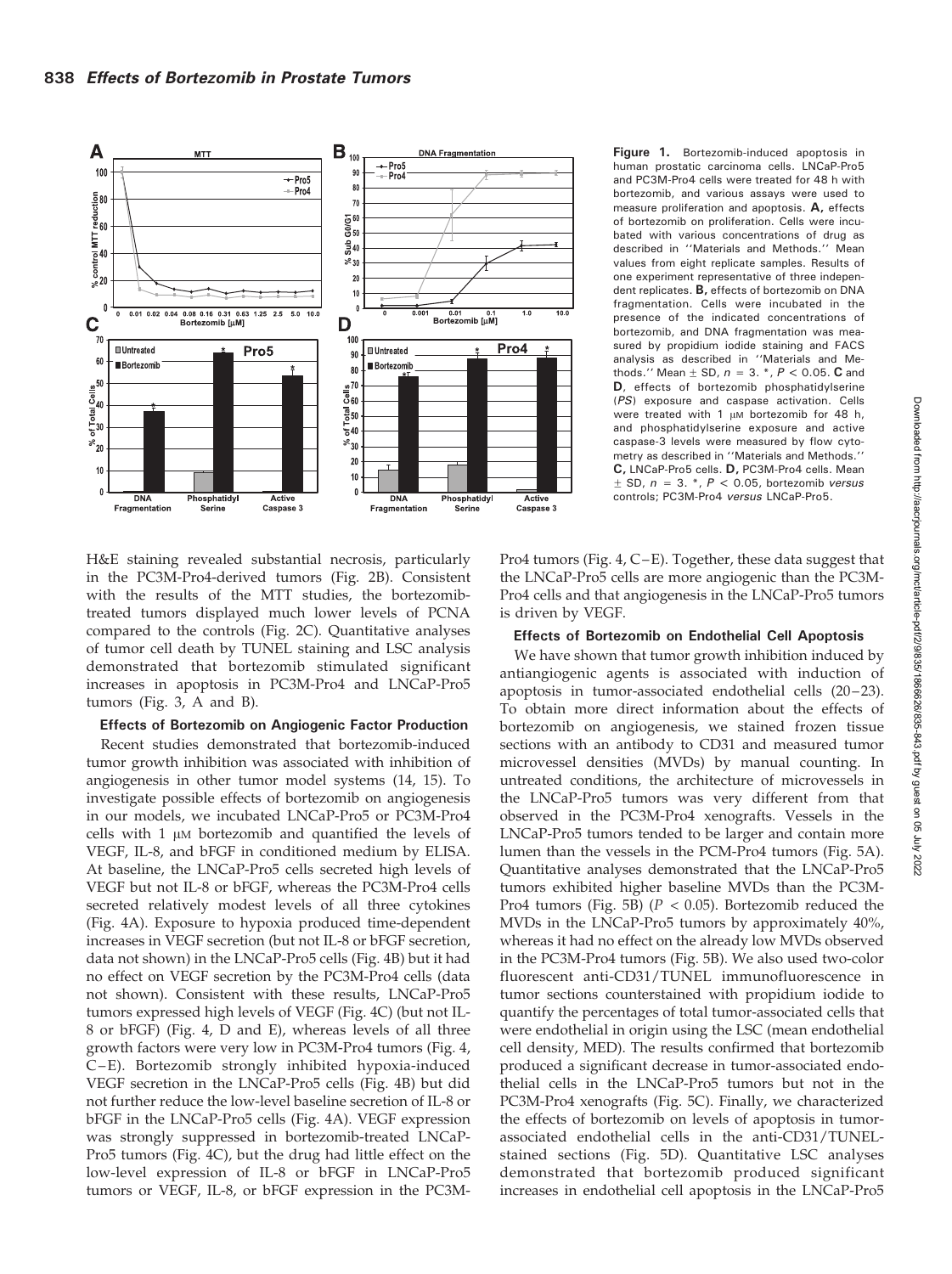

Figure 2. Effects of bortezomib on established LNCaP-Pro5 (Pro5) or PC3M-Pro4 (Pro4) tumor xenografts. A, effects on tumor growth. Subcutaneous tumors were generated by injecting 1  $\times$  10<sup>6</sup> cells in Matrigel into the flanks of nude mice. Tumors were established for 2 weeks before the initiation of therapy. Tumors were measured throughout the course of therapy and volumes were calculated as described in "Materials and Methods." Mean  $\pm$  SD,  $n = 6$  (LNCaP-Pro5),  $n = 10$  (PC3M-Pro4). \*,  $P < 0.05$ . B, effects on tumor histology. Representative sections obtained from control or bortezomibtreated LNCaP-Pro5 or PC3M-Pro4 tumors were stained with H&E. Insets, higher magnification images of the same conditions. C, effects of bortezomib on proliferation. Representative sections obtained from LNCaP-Pro5 or PC3M-Pro4 tumors were stained for PCNA and analyzed by immunofluorescence as described in ''Materials and Methods.''

tumors (3-fold,  $P < 0.05$ ), whereas the levels of endothelial cell death measured in the proteasome inhibitor-treated PC3M-Pro4 tumors were not significantly different from controls (Fig. 5E).

# **Discussion**

Proteasome inhibitors block apoptosis in thymocytes (7) and in primary neuronal cells (8), indicating that the proteasome is required for apoptosis in some normal cell types. Conversely, proteasome inhibitors induce apoptosis in a variety of different tumor cell lines and primary tumor cells (5, 6, 24–27). Thus, even though long-term elimination of proteasome function appears to be incompatible with cell survival, the increased sensitivity of transformed cells to transient proteasome inhibition may provide a manageable therapeutic ''window'' for the use of proteasome inhibitors in cancer therapy. In 1998, bortezomib (PS-341) became the first drug of its class to undergo human clinical trials, and it is currently being evaluated in a number of different Phase I–III studies in patients with solid and hematological tumors. The drug displays especially promising activity in patients with multiple myeloma, where sustained clinical responses have been observed (11). In patients with androgen-independent prostate cancer, bortezomib produced decreases in prostate specific antigen (PSA, so-called ''PSA responses'') and IL-6 and in a few cases, radiological evidence of disease regression. $<sup>1</sup>$ </sup>

The promising results obtained with bortezomib in Phase I prompted us to evaluate its antitumoral activity and mechanisms of action in two human prostate tumor

 $<sup>1</sup>$  C. Papandreou and C. Logothetis, unpublished observations.</sup>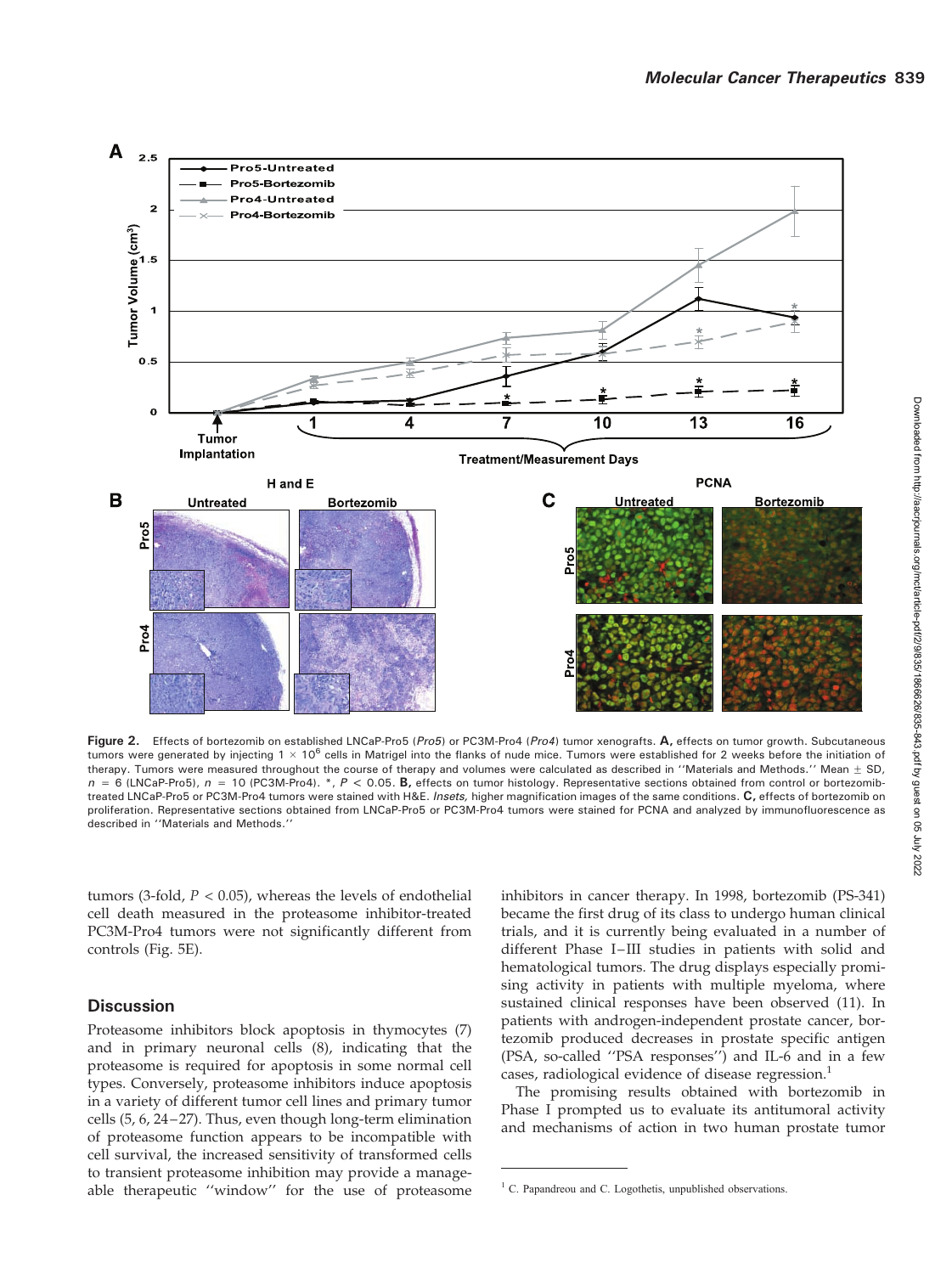

Figure 3. Effects of bortezomib on tumor cell apoptosis in LNCaP-Pro5 (Pro5) or PC3M-Pro4 (Pro4) xenografts. Mice bearing established (14-day) tumors were treated with 1 mg/kg bortezomib i.v. every 72 h (total of six doses), tumors were harvested, and apoptosis was assessed by fluorescent TUNEL as described in ''Materials and Methods.'' A, representative TUNEL-stained sections obtained from LNCaP-Pro5 (top panels) and PC3M-Pro4 (lower panels) tumors. Green, TUNEL staining; red, propidium iodide staining (total cell nuclei). **B**, quantification of fluorescent TUNEL staining by LSC. Percentages of TUNEL-positive cells were quantified in four independent fields using a laser scanning cytometer as described in "Materials and Methods." Mean  $\pm$  SD, n = 10.  $^*$ , P < 0.05 versus controls.

xenografts. Our group developed variants of the popular LNCaP and PC-3M prostate adenocarcinoma lines selected for aggressive growth in vivo (17), and we selected these cells for analysis here. In addition, we attempted to generate tumor xenografts using a third human prostate cancer line (DU-145), but the cells were not nearly as tumorigenic as the other lines and the results obtained were impossible to interpret. The results of our MTT experiments demonstrate that bortezomib induces strong growth arrest at clinically relevant concentrations in vitro  $(\leq 10 \text{ nm})$ , and tumor xenografts treated with i.v. bortezomib display substantial inhibition of proliferation (measured by PCNA staining) in vivo. However, other aspects of bortezomib's mechanisms of action differ in the two models. In PC3M-Pro4 cells, clinically relevant concentrations of bortezomib induced DNA fragmentation characteristic of apoptosis, whereas higher levels of the drug  $(1 \mu)$  were required to stimulate apoptosis in the LNCaP-Pro5 cells. Similar patterns were observed in the xenografts, where bortezomib induced higher levels

of TUNEL staining in the PC3M-Pro4 tumors as compared with the levels observed in LNCaP-Pro5 tumors. These results were somewhat surprising given that the PC3M-Pro4 cells are considered much more aggressive than the LNCaP-Pro5 cells. Because proteasome inhibitors appear to preferentially kill cycling cells (6), it is possible that the PC3M-Pro4 cells possess cell cycle checkpoint defect(s) that prevent them from undergoing sustained growth arrest, whereas LNCaP-Pro5 cells do so more efficiently because they possess wild-type p53 and p21. We are currently exploring the role of proteasome inhibitor-mediated cell cycle arrest in resistance to therapy-induced apoptosis in the model systems described here as well as in others. These effects may be especially important when bortezomib is combined with conventional agents (nucleoside analogues, anthracyclines, taxanes) that preferentially target cells at specific stages of the cell cycle.

Although bortezomib induced higher levels of apoptosis in the PC3M-Pro4 cells, bortezomib produced stronger growth inhibition in LNCaP-Pro5 tumors (>70%) as compared to PC3M-Pro4 tumors (approximately 50%). One important mechanism of bortezomib-induced tumor growth inhibition identified in our previous studies and work conducted by others is angiogenesis inhibition. Specifically, we recently showed that bortezomib inhibited VEGF secretion and lowered MVDs in human L3.6pl and Mia PaCa-2 pancreatic tumor xenografts (15), and another group reported similar findings in a model of human squamous cell carcinoma (14). Recent studies indicate that tumors can vary markedly with respect to their dependence on angiogenesis, effects that are linked in part to p53 status. Because p53 appears to mediate hypoxia-induced apoptosis (28), p53-deficient tumors may require fewer blood vessels per unit area to survive and expand (29). As noted above, the LNCaP-Pro5 cells retain wild-type p53, whereas the PC3M-Pro4 cells do not.

Here we demonstrate that the LNCaP-Pro5 cells constitutively secrete very high levels of VEGF that can be increased further by exposing the cells to hypoxia. In contrast, PC3M-Pro4 tumors secrete very low levels of VEGF at baseline, and hypoxia has no effect on VEGF production. Consistent with these in vitro findings, LNCaP-Pro5 tumors produce high levels of VEGF and display high MVDs in vivo, whereas PC3M-Pro4 tumors produce lower levels of VEGF and display lower MVDs. Bortezomib inhibited baseline and hypoxia-induced VEGF production in LNCaP-Pro5 cells in vitro and reduced tumor VEGF expression and MVDs in LNCaP-Pro5 tumors in vivo, whereas its effects on angiogenesis in PC3M-Pro4 tumors were much less remarkable. Together, our results strongly suggest that inhibition of tumor angiogenesis plays an important role in the inhibition of LNCaP-Pro5 but not PC3M-Pro4 tumor growth. Nonetheless, our data should not be interpreted to mean that VEGF plays no role in tumor growth and angiogenesis in PC3M-Pro4 tumors. In fact, direct targeting of VEGF-R2/ KDR using a blocking monoclonal antibody (DC-101) (30) or small molecule inhibitors (31, 32) attenuated the growth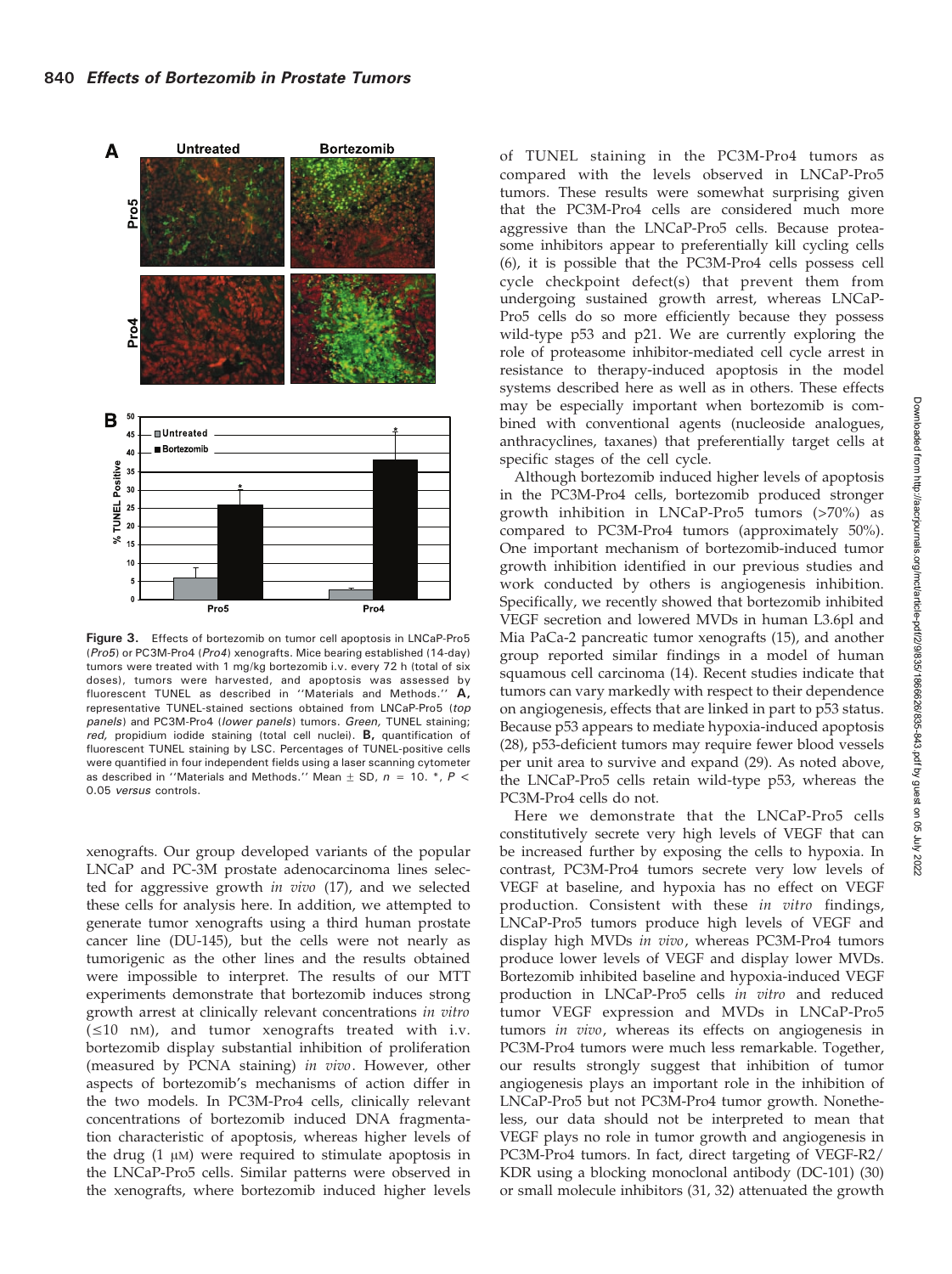

Figure 4. Effects of bortezomib on angiogenic factor production. A, baseline factor production in vitro. Levels of VEGF, IL-8, and bFGF were quantified in conditioned media obtained from cells treated with bortezomib for 8 h by ELISA. Pro5, LNCaP-Pro5; Pro4, PC3M-Pro4. Mean  $\pm$  SD,  $n = 3. * P < 0.05$ . B, time-dependent induction of VEGF secretion in LNCaP-Pro5 cells in response to hypoxia. Cells were incubated in a hypoxia chamber under an atmosphere of 1% O<sub>2</sub> in the absence or presence of bortezomib and VEGF secretion in conditioned medium was measured by ELISA. Cells incubated for 48 h under a normal atmosphere (Normoxia) served as controls. C-E, effects of bortezomib on tumor-associated production of angiogenic factors. Paraffin sections were stained antibodies specific for VEGF, IL-8, or bFGF, and factor levels were assessed by immunofluorescence as described in "Materials and Methods." Pro5, LNCaP-Pro5; Pro4, PC3M-Pro4. C, effects on VEGF production. D, effects on tumor IL-8 levels. E, effects on bFGF levels. Sections shown are representative of results obtained in three high-power fields from each of three tumors (peripheral regions).

of established PC-3 tumors by more than 70%, presumably because some VEGF signaling is absolutely required for endothelial cell differentiation and survival. We are in the process of directly defining the role of p53 in this dichotomy using LNCaP-Pro5 cells that stably express the p53-inhibitory human papillomavirus E6 protein. We consider it likely that a large fraction of the tumor cell death observed in the bortezomib-treated LNCaP-Pro5 tumors resulted from indirect effects of the drug on the tumor vasculature.

Despite recent progress in defining the molecular alterations that contribute to prostate cancer progression and metastasis, there is general consensus that current therapeutic strategies are relatively inactive in patients with androgen-independent cancer. The results of this study and others demonstrate that bortezomib interferes with tumor cell proliferation and angiogenesis and induces apoptosis in tumors at clinically achievable concentrations of the drug. Bortezomib affects a number of different pathways important for tumor progression, including  $p53^2$  and the transcription factor, NF $\kappa$ B (13). Dose escalation in the Phase I clinical trials conducted to date has been guided by biochemical assays of 20S proteasome activity in patent blood samples, and surprisingly little toxicity has been observed at doses of

<sup>&</sup>lt;sup>2</sup> S. Williams and D. J. McConkey. The proteasome inhibitor bortezomib stabilizes a novel active form of p53 in human LNCaP-Pro5 prostate cancer cells, submitted for publication.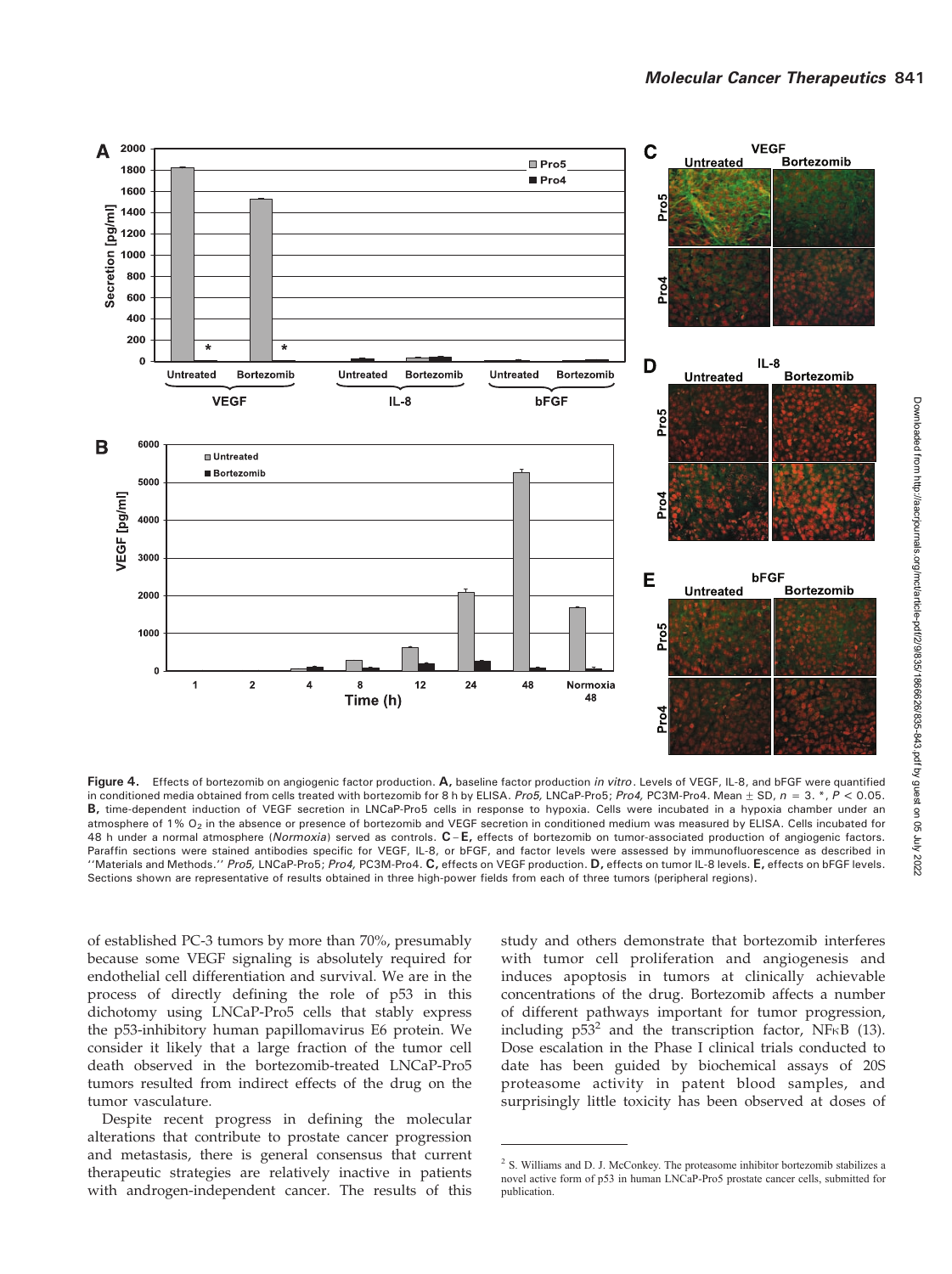

Figure 5. Effects of bortezomib on MVD and endothelial cell death. Frozen tissue sections were stained with antibodies to CD31 and/or DNA doublestrand breaks by TUNEL. Pro5, LNCaP-Pro5; Pro4, PC3M-Pro4. A, colorimetric visualization of tumor microvessels by anti-CD31 immunohistochemistry. Sections were stained with an anti-CD31 antibody as outlined in "Materials and Methods." Representative high-power fields are shown. B, quantification of tumor MVDs. Tumor sections were stained with an anti-CD31 antibody as described above, and tumor microvessels were counted in five representative peripheral high-power fields selected at random from three different tumors. Mean  $\pm$  SD,  $n = 5$ . \*,  $P < 0.05$  versus controls. C, effects of bortezomib on mean endothelial cell density. The percentages of endothelial cells as fractions of total tumor cellular mass were determined by LSC as described in ''Materials and Methods.'' The rationale for using this method is that it standardizes for vessel size (assuming that larger vessels contain more cells). Mean  $\pm$  SD,  $n = 3$ . \*,  $P > 0.05$ . D, detection of dying endothelial cells by two-color immunofluorescence/TUNEL analysis. Sections were stained with immunofluorescent anti-CD31 and TUNEL as described in ''Materials and Methods.'' Nuclei were counterstained with Hoechst stain. Representative sections are shown. E, quantification of endothelial cell apoptosis. Percentages of CD31+TUNEL+ cells were measured in four random fields from three different tumors using an LSC. Mean  $\pm$  SD.

the drug that achieve target inhibition of 70–80% (11). As noted earlier, promising clinical activity has been observed in Phase I trials of bortezomib in androgenindependent prostate cancer, including reductions in

serum PSA and IL-6 and radiological evidence of response. These properties make bortezomib an attractive candidate for combination with conventional agents for the therapy of advanced prostate cancer.